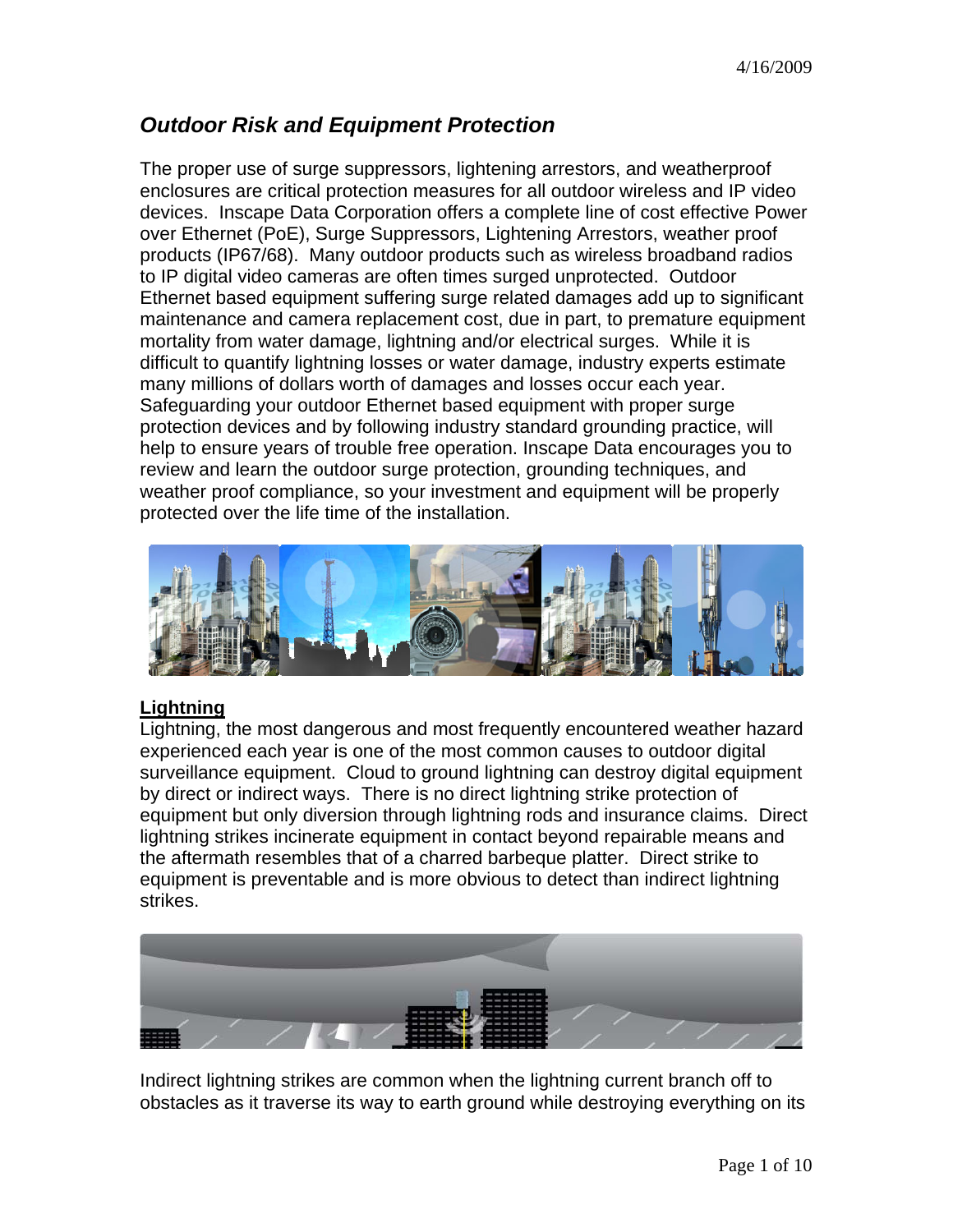way. Common obstacles are antennas, power lines, telephone lines, water tower, tree, water, pipes, or aquifers to name a few. Unprotected digital equipments in contact with the lightning surge are sure to be in danger and have very low probability of survival. It only takes micro-seconds after a surge to damage unprotected digital equipment.



Let's take a look at an example: Consider lightning strike to a nearby street light, see Figure 1. The voltage or electric potential is raised to hundreds of kilo-Volts. In other words, the light pole becomes a charged battery with hundreds of kilovolts of electricity. This electricity dissipates into its surrounding over time and raises the voltage levels of everything it is in contact with. Unprotected outdoor digital equipment installed onto poles or into cabinets is now

charged with thousands of volts of electricity. The damaging factor is not necessarily attributed to the highly charged digital equipment but the condition the equipment is connected to another device through a communication interface with less electric potential or charged voltage. Since electric flow only occurs when there is an electric potential difference, the outdoor digital device then discharges these hundreds of kilovolts through the communication cable to the connected device. If the connected device has low voltage surge tolerance, it will not survive the electric current transfer. The voltage surge may still be strong and now ready to find its next victim. Voltage surges can travel miles before it subsides.

### **Risk Analysis**

A site Engineer responsible for the design of outdoor digital equipment deployment needs to consider the following two major risks to the installed components:

- 1. Surge onto equipment contact points
- 2. Elevated Ground Potential

For instance, if we consider an outdoor IP camera installed on a pole with intermediary electronics housed in a cabinet nearby, we can observe both risks are present. Moving the electronic cabinet onto the pole may alleviate the "Elevated Ground Potential Risk", but "Surge onto equipment contact points" are still present. In all cases, surge protection must be installed and is the key to address risk #1.

What most often is neglected for outdoor deployments are surge protection at all ends of every circuit on a site, not only the equipment power port. The Ethernet port, one of the most sensitive digital ports for digital electronics, is not very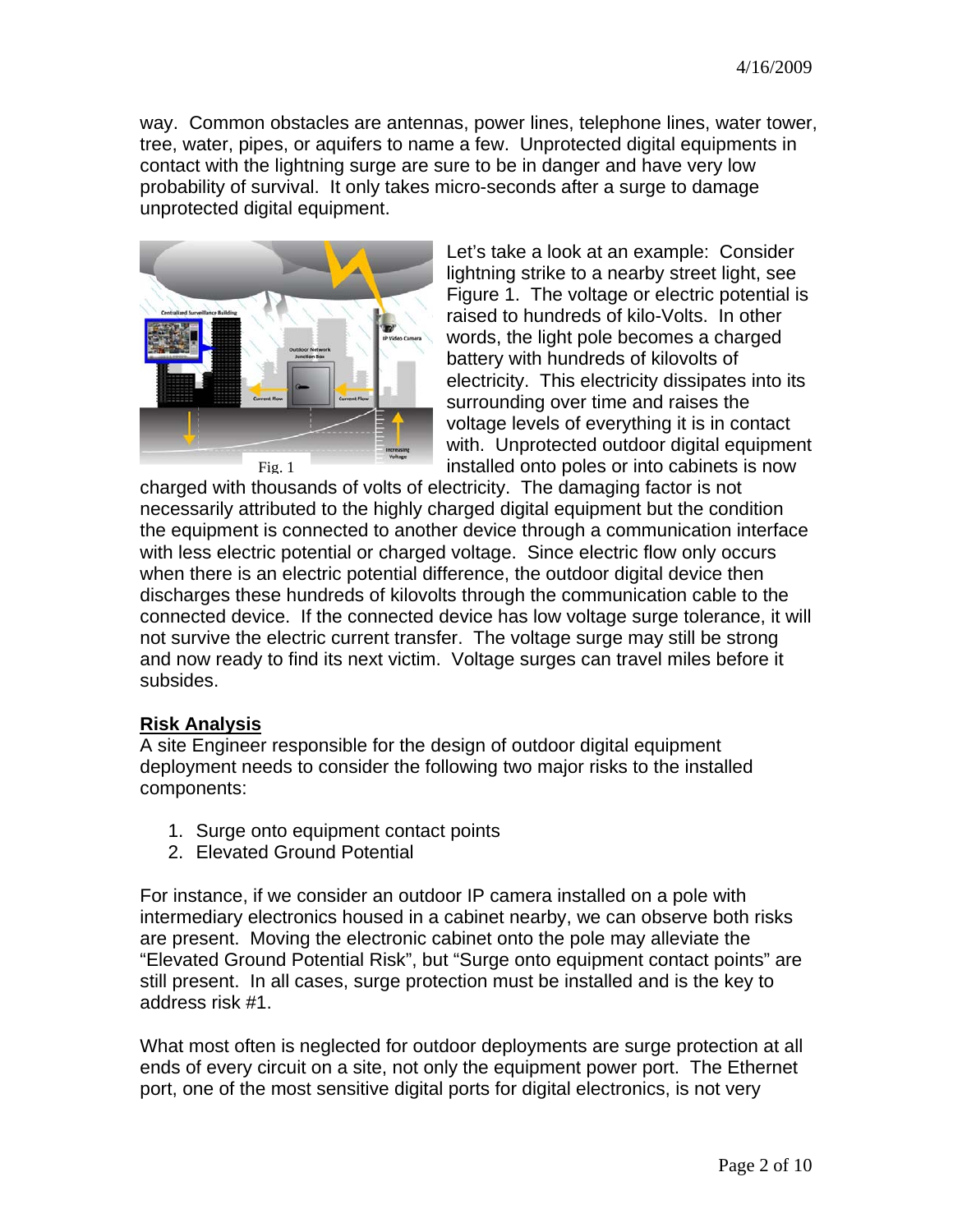tolerant of voltage surges and is easily damaged. Other ports to consider for outdoor wireless IP based Video surveillance system are antenna, alarm, sensor ports, PTZ, and hybrid camera's coaxial video ports.

It is important to address ground potential of interconnected equipment. Ground potential is essentially equipments electric potential referenced to ground. For example, if the outdoor IP cameras are installed onto a light pole, then the outdoor IP camera is referenced to the light pole's ground potential. If the outdoor IP camera is installed inside a utility cabinet sitting on the ground, then the IP camera is referenced to the utility cabinet's ground potential. The key to successfully avoid surge related problems is to keep all interconnected equipment at the same ground potential. In other words, when electrical surges are present on the equipment, it raises the potential of equipment all at once and dissipates it over time harmoniously. Damages are likely to occur only if interconnected equipment is at different ground potential. This is key to addressing Risk #2.

#### **Solution to Outdoor Risk**

Once we understand the potential risk to outdoor equipments, we can understand the measures taken to minimize equipment mortality rate.

There are many surge protection devices in the market. Most of us are aware of surge protected power strips which protects our sensitive home electronics equipment. Consumer surge protection devices differ from industrial surge protection device in the level of surge protection it provides. Industrial surge protection devices are more sensitive and operate at much higher surge capacity than consumer surge protection equipment. It is not recommended to use consumer surge protection for use with commercial or industrial application.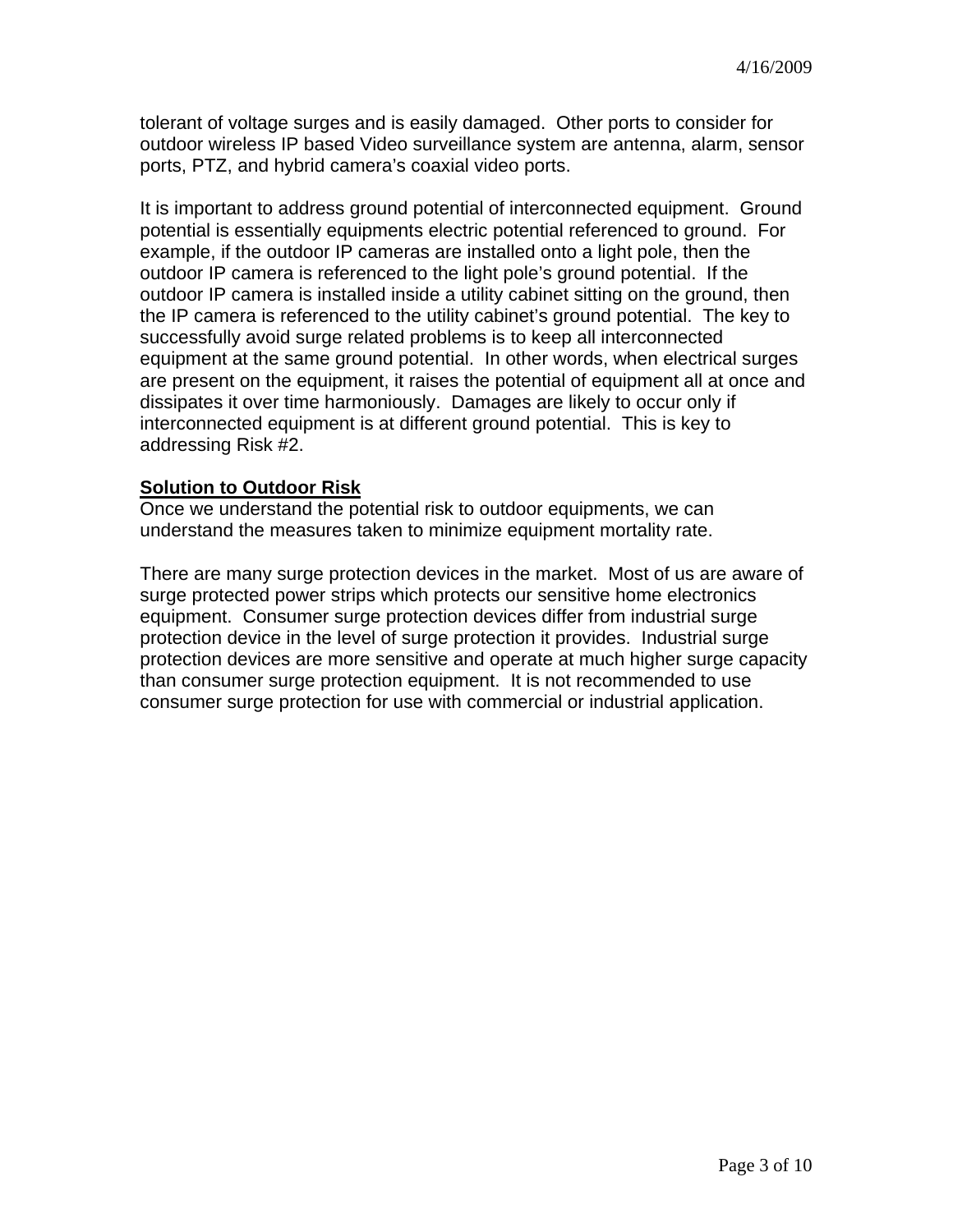

A surge protection device is a junction equipment device with a built-in voltage sensitive switch. It increases and decreases impedance based on engineered voltage threshold. If the voltage sensed is higher than the surge protection device is rated, it decreases impedance and provides an alternative path for the excess voltage to dissipate into. It provides a safe conductive path for the excess voltage to travel and diverting it away from the sensitive digital electronics components or system. The following photos are industrial surge protection devices for Ethernet and Antenna Ports from Inscape Data Corporation.









One may wonder why ground wires are shown as one of the four photos above. The ground wire is the most important component of a commercial surge protection device. It provides a conductive path for the harmful voltage to the Earth's ground. Using a surge protection device without attaching the ground wire properly renders the surge protection device's effectiveness to none. Always properly ground your outdoor digital equipment at all times. Skipping this step may lead to serious consequences and many hundreds or thousands dollar of maintenance and service calls.

The logistics to address surge for outdoor equipment's contact points and elevated ground potential are relatively easy but a very important item on an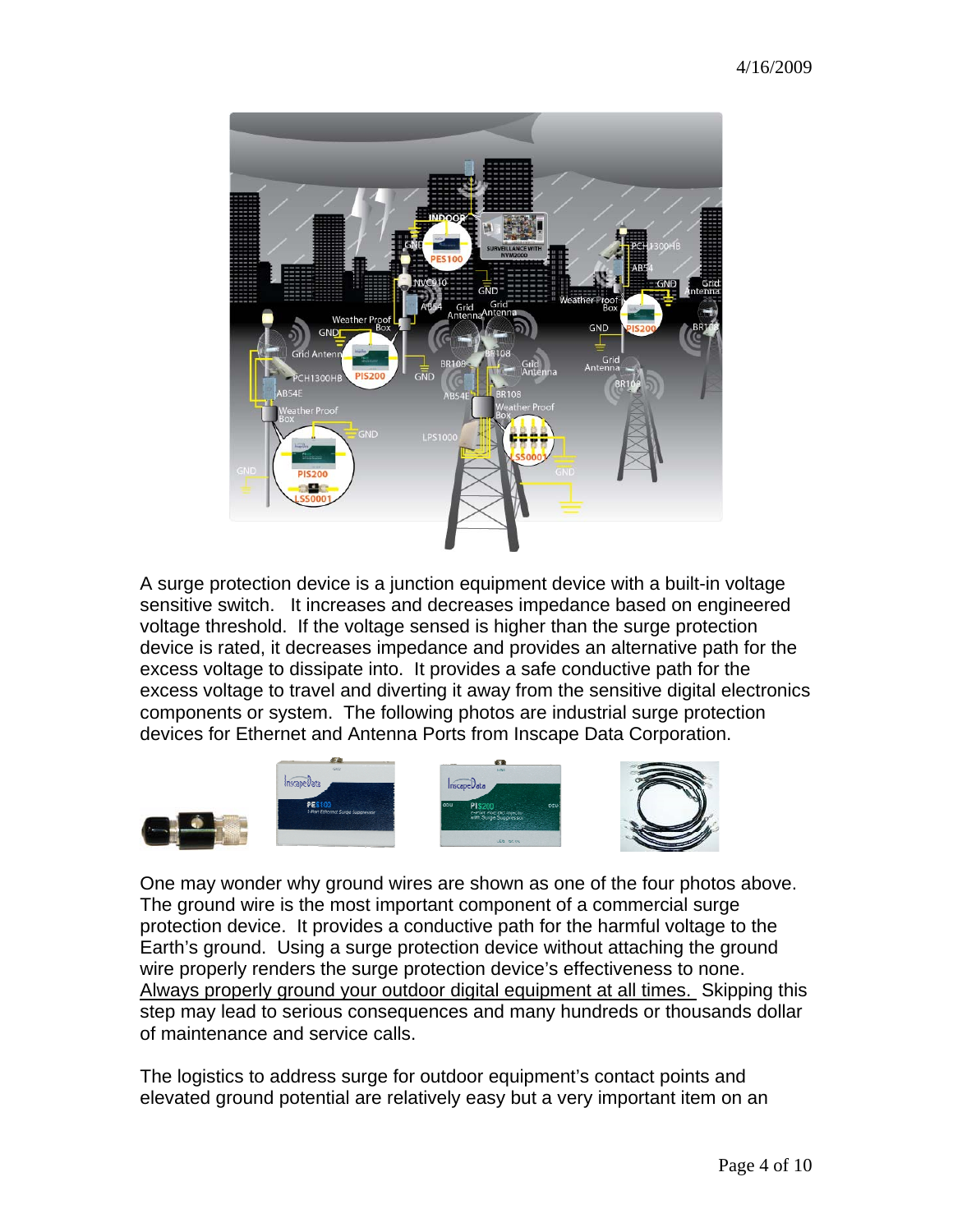installer's checklist. Taking the time to plan and address outdoor risks will lower maintenance cost and increase longevity of outdoor equipments. The next few sections address common outdoor risk associated with each particular application.

# **CCTV**

Surge onto equipment contact points maybe addressed by using port specific surge arrestors and protectors. In the CCTV world, the minimum recommendation is to add surge protection devices to the following ports:

- 24VAC Power Line
- Coaxial Video Cable Line
- RS485 PTZ Line
- Audio Line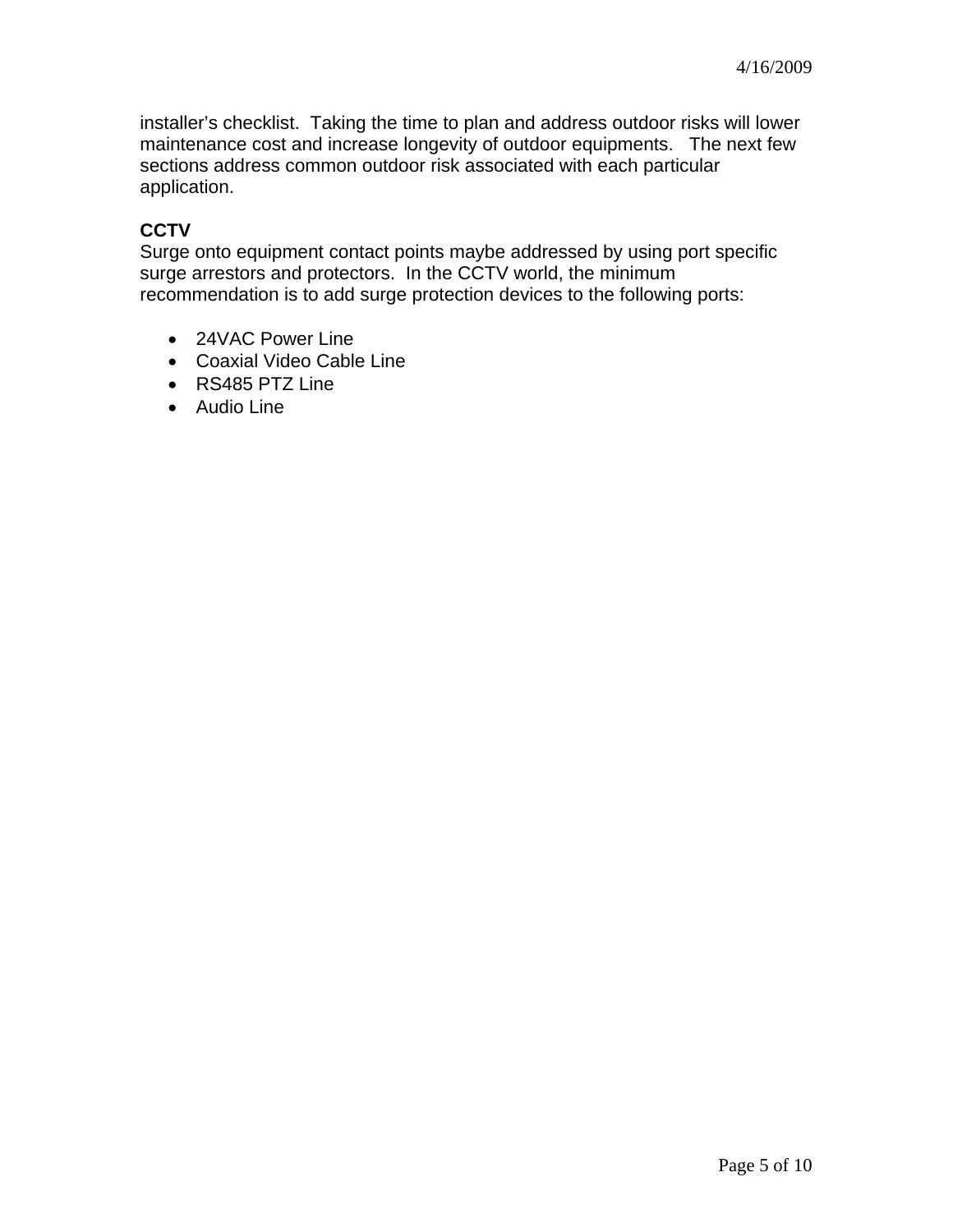## **IP Video**

The big advantage of IP video cameras compared to analog CCTV system is the decrease in the number of concurrent cable interfaces to and from the video camera. IP video systems typically use a single network cable to digitally transmit multiple video, audio, and telemetry information. The minimum recommendation is to add surge protection devices to the following ports:

- 12VDC or 24VAC Power Line
- Ethernet Port or RJ45 Line
- Power over Ethernet Line

## **Wireless Data Communication**

In the Wireless Data Communication world, the minimum recommendation is the following:

- Antenna Ports
- Power over Ethernet Line
- Equipment Power Line



### **Ethernet Cables**

Special mention about the type of Ethernet cables to use for outdoor deployment is crucial. The Ethernet cable should be CAT5 or CAT5e, outdoor rated, and shielded. The designation for these types of cables is the following: sFTP, FTP, or STP. The use of unshielded twisted pair (UTP) cable and/or unshielded RJ-45 jack outdoor is not recommended because of the increased electromagnetic noise level for outdoor deployments. Using shielded CAT5 cable without shielded RJ-45 jack at the PoE side may cause more problems then not using it. The Cat V shield if ungrounded, acts as a magnet for static surges present in the environment. Since the charges do not discharge properly through the conductive RJ45 jack, it couples with the internal data or power lines of the PoE cable. The coupling of high voltages present on the data cables will damage the equipment directly interfacing it.

Since every component of outdoor digital equipment is crucial to the system as a whole, damage to one component may heavily cripple the effectiveness of the whole system. Always use outdoor rated Ethernet cables for outdoor installations.

## **Grounding**



The criteria of success to address ground potential difference are placement location and effective grounding. When possible, place interconnected equipment on the same mounting loc ation referenced to the same ground potential. Doing so simplifies installation efforts. If the interconnecting equipment must reside at different location, one may address the grounding issues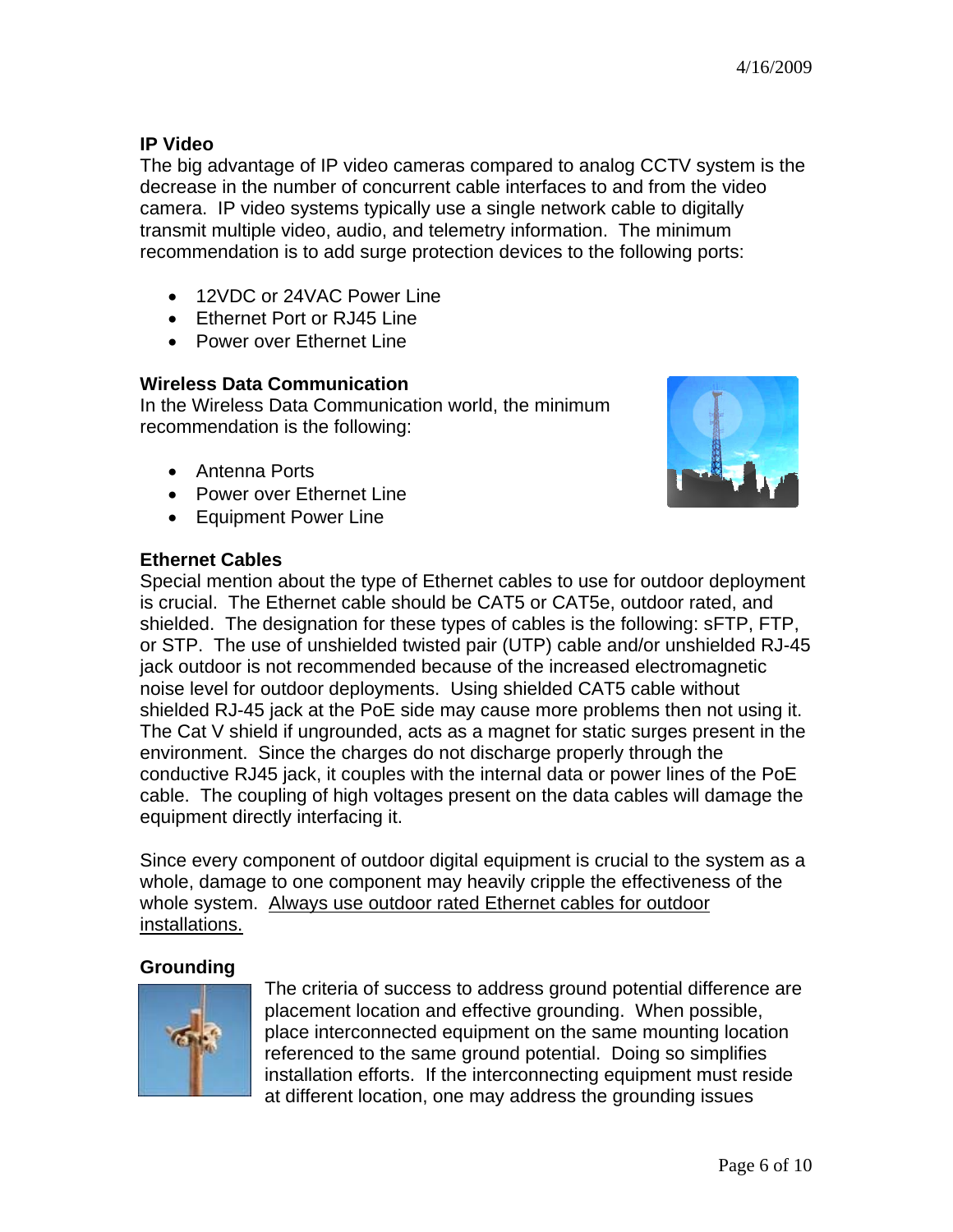through careful planning. The key is common potential ground reference. How does one achieve this? By understanding and properly ground all equipment to a common ground reference, the Earth Ground.

One may use the best and strongest surge protection device in the industry, but without proper grounding, the surge protection devices will not work optimally and in most cases will not work at all. The following are proper grounding points from the United States National Electric Code (NEC) Sections 810-15s and 810-21 to be nearest accessible location to the following:



- The building / structure grounding electrode
- The grounded interior metal water piping system
- **The power service external enclosure**
- The metallic power service raceway
- The service equipment enclosure
- The ground electrode or 8 foot ground rod

A detail list of the NEC code on grounding is in the appendix of this article. Please reference to it for more details. It is highly recommended to follow the national electrical code for grounding to achieve the highest level of protection for your outdoor equipment.

## **More Tips**

Here are more tips to increase the effectiveness of your grounding scheme and surge related items and to fight against lightning surges and minimize equipment damage.

- When in doubt regarding grounding, drive your own rod and bond it to the house ground.
- Keep cable runs as straight as possible.
- Use a minimum of 16 AWG copper clad steel wire to ground the Antenna Mast and outdoor wireless system to the nearest common earth ground point.
- Always run the outdoor PoE cable inside of the mounting pole when possible. The mounting pole, if metal, will add insulation and pass the surge to ground.
- Use PoE cable and RJ-45 jack that is rated for the following:
	- o Outdoor or direct burial
	- o Shielded (FTP, sFTP, STP)
- **Test for conductivity of the grounding system to ensure the installation is** solid and electrically capable of grounding any ambient surge or static.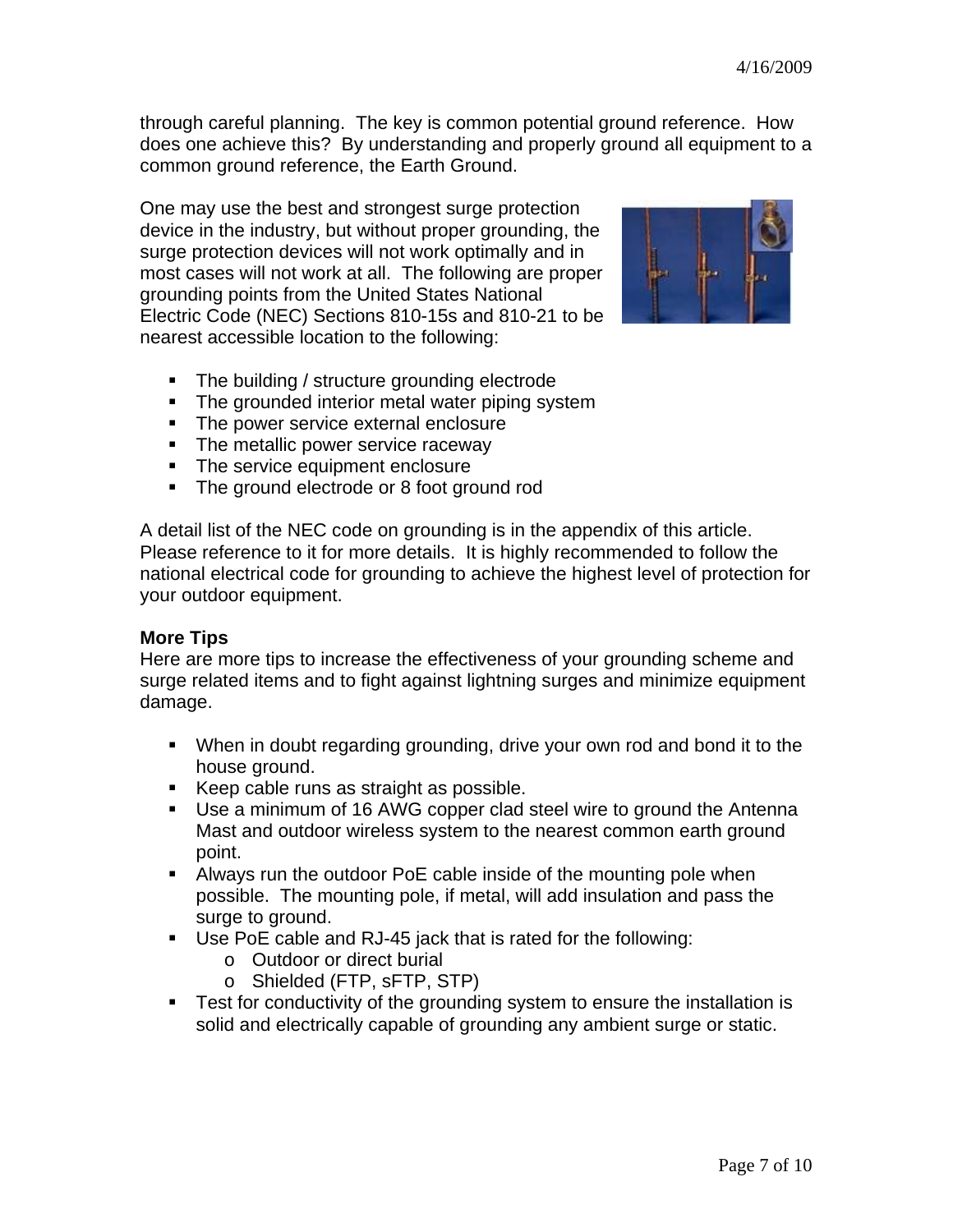#### **Other Factors to Consider**



Surges from natural occurrences happen more frequently during certain seasons than others. Using industrial rated surge protection from Inscape Data Corporation ensures your equipment will be protected against outdoor surges all year round. There are few key items the Inscape Data Corporation's surge protection device cannot address are:

- ESD Damage Caused by Not Grounding Yourself During Installation
- ESD Damage Caused by Dragging Cat 5 Cables Across Carpet
- Direct Lightning Strikes to Outdoor Equipment
- Damage Caused by Not Grounding Your Equipment and Surge Protection **Device**

Transient surges are everywhere and closest to you without your notice. Always ground yourself and clear yourself of harmful static electricity before handling your equipment. One may plan to install the best surge protection the industry has to offer but prematurely damage the device through means of ESD.

#### **Final Note**

Industrial surge protection devices installed on all lines to the equipments interface and cabinet will greatly minimize 99% of outdoor weather related surge damages and provide the following key benefits:

- Protect equipments and investments
- Increase the life time of equipments
- Lower the probability of service call or operation failure

Outdoor surge protection is one of many consideration to keep your outdoor digital equipment operational for many years to come. Using outdoor IP or Nema rated equipment is also an important factor in choosing your outdoor equipment. Please contact an Inscape Data product expert for more information on outdoor wireless broadband radio and IP camera surge protection. A copy of this article with Appendix can be found on our website in the support section at www.inscapedata.com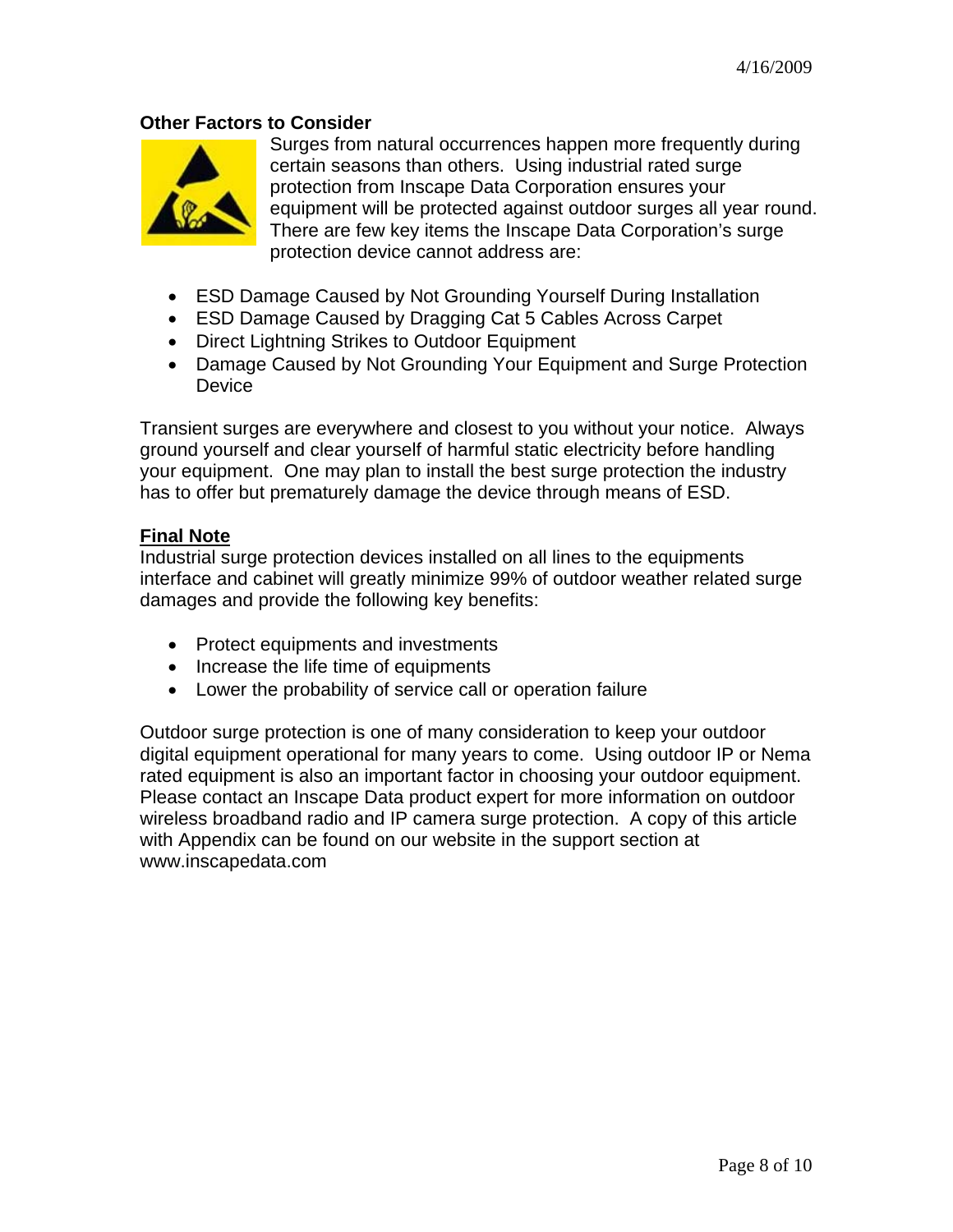# **APPENDIX**

U.S.A. NATIONAL ELECTRICAL CODE (NEC)

### 810-20 AND 81-021

*810-20. Antenna Discharge Units — Receiving Stations* 

(a) Where Required. Each conductor of a lead-in from an outdoor antenna shall be provided with a listed antenna discharge unit.

Exception: Where the lead-in conductors are enclosed in a continuous metallic shield that is either permanently and effectively grounded or is protected by an antenna discharge unit.

(b) Location. Antenna discharge units shall be located outside the building or inside the building between the point of entrance of the lead-in and the radio set or transformers, and as near as practicable to the entrance of the conductors to the building. The antenna discharge unit shall not be located near combustible material or in a hazardous (classified) location as defined in Article 500. A lightning arrester is not required if the lead-in conductors are enclosed in a continuous metal shield, such as rigid or intermediate metal conduit, electrical metallic tubing, or any metal raceway or metal-shielded cable that is effectively grounded. A lightning discharge will take the path of lower impedance and jump from the lead-in conductors to the metal raceway or shield rather than take the path through the antenna coil of the receiver.

(c) Grounding. The antenna discharge unit shall be grounded in accordance with Section 810-21. *810-21. Grounding Conductors — Receiving Stations*  Grounding conductors shall comply with (a) through (j).

(a) Material. The grounding conductor shall be of copper, aluminum, copper-clad steel, bronze, or similar corrosion-resistant material. Aluminum or copper-clad aluminum grounding conductors shall not be used where in direct contact with masonry or the earth or where subject to corrosive conditions. Where used outside, aluminum or copper-clad aluminum shall not be installed within 18 in. (457 mm) of the earth.

(b) Insulation. Insulation on grounding conductors shall not be required.

(c) Supports. The grounding conductors shall be securely fastened in place and shall be permitted to be directly attached to the surface wired over without the use of insulating supports.

Exception: Where proper support cannot be provided, the size of the grounding conductors shall be increased proportionately.

(d) Mechanical Protection. The grounding conductor shall be protected where exposed to physical damage, or the size of the grounding conductors shall be increased proportionately to compensate for the lack of protection. Where the grounding conductor is run in a metal raceway, both ends of the raceway shall be bonded to the grounding conductor or to the same terminal or electrode to which the grounding conductor is connected.

(e) Run in Straight Line. The grounding conductor for an antenna mast or antenna discharge unit shall be run in as straight a line as practicable from the mast or discharge unit to the grounding electrode.